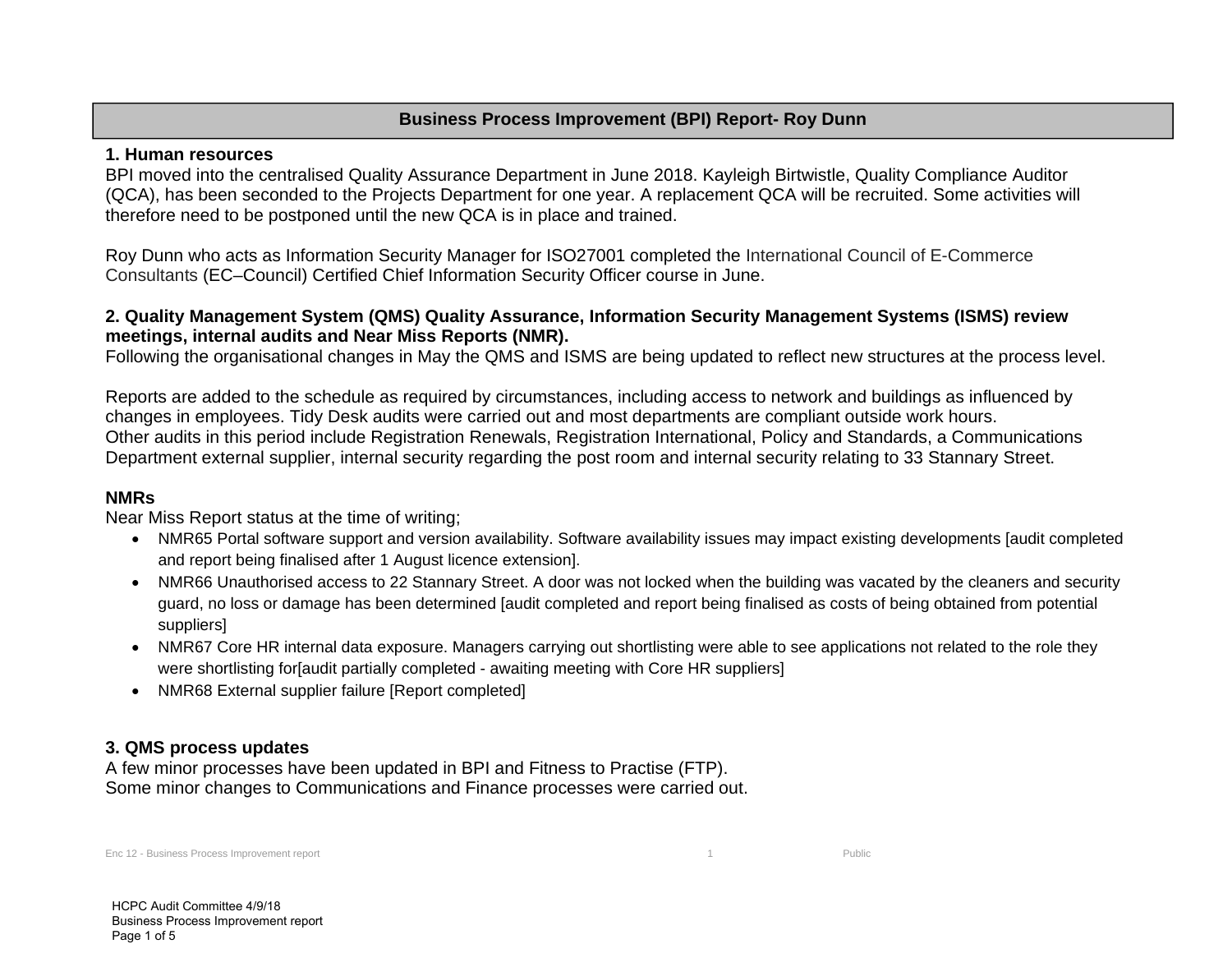The ISO9001 and ISO27001 management stream processes (those not specific to operational departments) were updated in light of the management structure changes. This was a rapid major piece of work that was carried out outside the usual QMS / ISMS schedule.

Progress on planning the move of the ISO Quality Management System and (QMS) Information Security Management System (ISMS) to a new platform, is underway. Testing of the technical solution to our requirements has started. Development costs are within budget.

Over 600 processes or process links are required to be moved to the new combined Management system hub (QMS and ISMS) on the new intranet. Once we have confirmed the existing intranet technology has been successfully migrated, we will populate the Management Systems Hub. This will be a manual task. There is a level of risk around getting all the functionality and processes in place between BSI audits.

An updated Document Control Process is being developed with the Governance and Communications Departments to produce an effective but unobtrusive set of data to appear in all footers for critical documents. This continues to be trialled.

#### **4. BSI audit**

The next BSI ISO9001 audit is 8 and 9 October 2018. This will cover QMS, and the FTP, Information Technology (IT) and Communications or Finance Departments. Recertification will take place on 9 and 10 April 2019.

The next ISO 27001:2013 information security audit will be on 2 and 30 April 2019.

The next ISO 10002:20014 audit and recertification is on 5 and 6 February 2019.

## **5. Business continuity**

Shadow Planner / Plan in your Pocket data continues to be refreshed. Partner email contact details have been added. We will look at adding mobile numbers for Partners in the next few months.

The new management structure is being updated in the plan.

A Business Continuity test with IT and potentially some business users has been arranged for later in the month at the new site.

Enc 12 - Business Process Improvement report 2 Public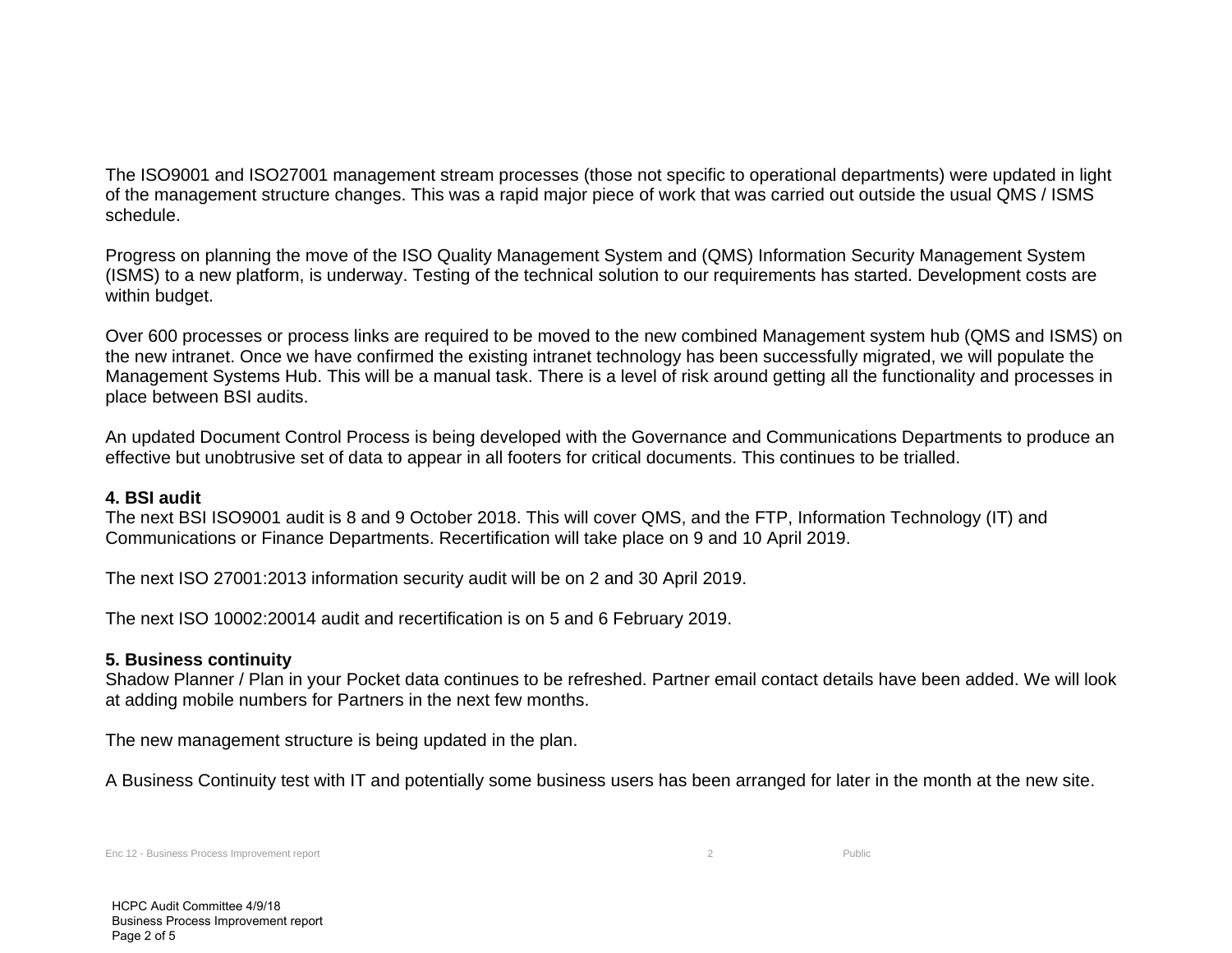Northern Line Extension.

No change to this risk at present whilst the work nears completion. The oval shaped subsidence area in Kennington Park is likely to change slightly with an increase in water saturation levels following the prolonged dry spell. This may cause some ground movement.

#### **6. Information security management**

SMT updated the information asset register for confidentiality, integrity and availability risk around each major information asset.

ISMS documentation has been updated in light of feedback from the last IT – Governance audit and management structure changes.

Information Security training continues around the organisation. Council members, and Partners have been sent links to their bespoke packages.

### **Information security training results – internal. Department completion**

|                            | <b>Module</b> | Module<br>2 | <b>Module</b><br>3 | Module<br>4 | Module<br>5 | Module<br>6 |
|----------------------------|---------------|-------------|--------------------|-------------|-------------|-------------|
| <b>Registrations - 55</b>  | 98%           | 98%         | 98%                | 98%         | 98%         | 89%         |
| $FTP - 121$                | 96%           | 93%         | 89%                | 83%         | 80%         | 72%         |
| <b>HR/Partners - 15</b>    | 100%          | 80%         | 73%                | 66%         | 60%         | 60%         |
| <b>Office Services - 8</b> | 100%          | 100%        | 100%               | 87%         | 87%         | 87%         |
| <b>Communications - 15</b> | 100%          | 100%        | 100%               | 100%        | 93%         | 93%         |
| <b>Chief Exec/Gov - 5</b>  | 100%          | 100%        | 80%                | 80%         | 80%         | 60%         |
| Finance - 9                | 100%          | 100%        | 88%                | 88%         | 88%         | 88%         |
| Eduction - 16              | 100%          | 100%        | 100%               | 100%        | 100%        | 94%         |
| <b>Policy - 4</b>          | 100%          | 100%        | 100%               | 100%        | 100%        | 100%        |
| $IT - 13$                  | 100%          | 100%        | 100%               | 100%        | 100%        | 92%         |
| <b>Projects - 2</b>        | 100%          | 100%        | 100%               | 100%        | 100%        | 50%         |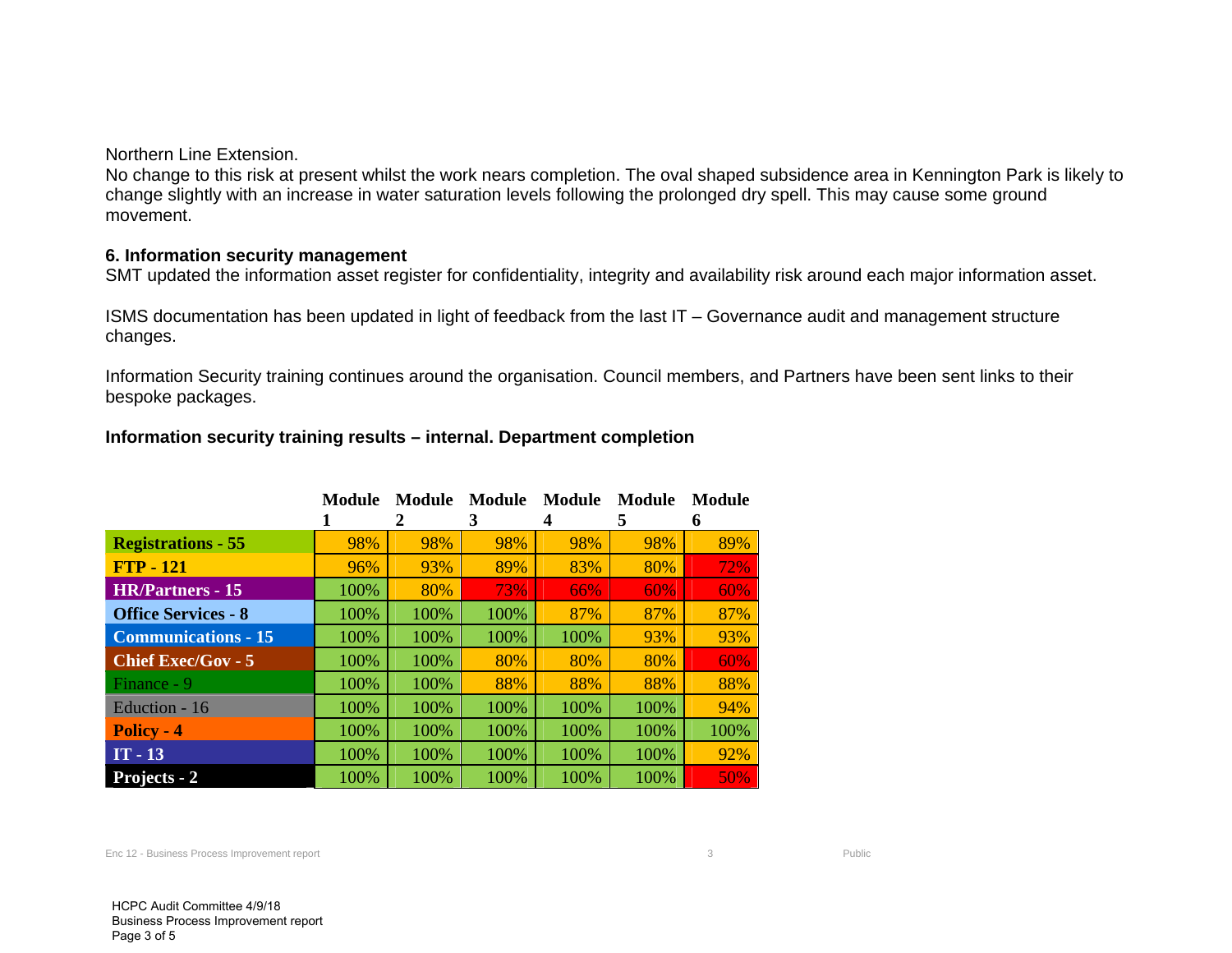# **Information security training results – Partners**

.

|                                                         | Completion |  |
|---------------------------------------------------------|------------|--|
| Module                                                  | ℅          |  |
| Introduction - HCPC partners                            | 60         |  |
| Scenarios                                               | 57         |  |
| Information Security for HCPC: Physical                 | 55         |  |
| Information Security for HCPC: Digital                  | 55         |  |
| Information Protection & amp; Security Incidents        | 55         |  |
| Assessment - HCPC partners                              | 54         |  |
| Information Security and ISO 27001:2013 - HCPC partners | 52         |  |

## **Information security training results – Council members**

|                                                         | Completion |  |
|---------------------------------------------------------|------------|--|
| Module                                                  | %          |  |
| Introduction - HCPC partners                            | 30         |  |
| Scenarios                                               | 30         |  |
| Information Security for HCPC: Physical                 | 30         |  |
| Information Security for HCPC: Digital                  | 30         |  |
| Information Protection & amp; Security Incidents        | 30         |  |
| Assessment - HCPC partners                              | 20         |  |
| Information Security and ISO 27001:2013 - HCPC partners | 20         |  |